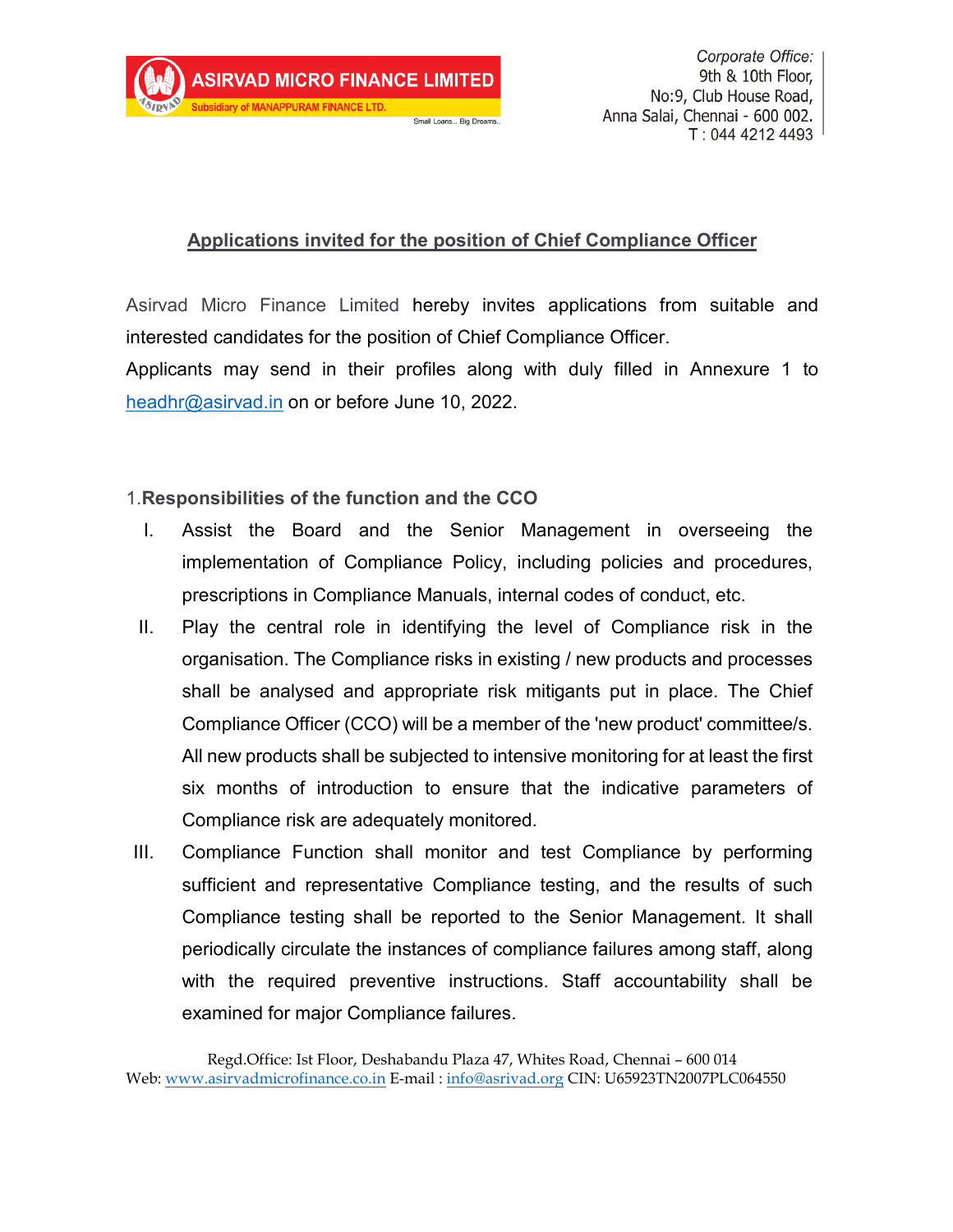**ASIRVAD MICRO FINANCE LIMITED** 

**Subsidiary of MANAPPURAM FINANCE LTD.** 

Corporate Office: 9th & 10th Floor, No:9, Club House Road, Anna Salai, Chennai - 600 002. T: 044 4212 4493

IV. Ensure compliance of regulatory/ supervisory directions given by RBI in both letter and spirit in a time-bound and sustainable manner. RBI will continue to expect an effective Compliance Program where all Risk Mitigation Plan (RMP) / Monitorable Action Plan (MAP) points are complied with within the timelines prescribed. Unsatisfactory compliance with RMP/MAP may invite penal action from RBI.

Small Loans... Big Dreams.

- V. Attend to compliance with directions from other regulators in cases where the activities of the entity are not limited to the regulation/supervision of RBI. Further, discomfort conveyed to the Company on any issue by other regulators, and action taken by any other authorities / law enforcement agencies, shall be brought to the notice of RBI.
- VI. To serve as a reference point for the staff from operational departments for seeking clarifications / interpretation of various regulatory and statutory guidelines.
- VII. The CCO will be the nodal point between the Company and the Regulators/Supervisors and shall be a participant in the structures or other regular discussions held with RBI/ other regulators, and submitting further compliance to RBI inspection reports to RBI
- VIII. To report periodically on the compliance failures or breaches to the board/ Audit Committee of the Board and circulating to the concerned functional heads
- IX. Ensure effective assessment of control design and maintenance of compliance framework, training on the regulatory and conduct risks and effective communication of compliance expectations
- X. The CCO will report functionally to Audit Committee/ Board & administratively to MD & CEO.